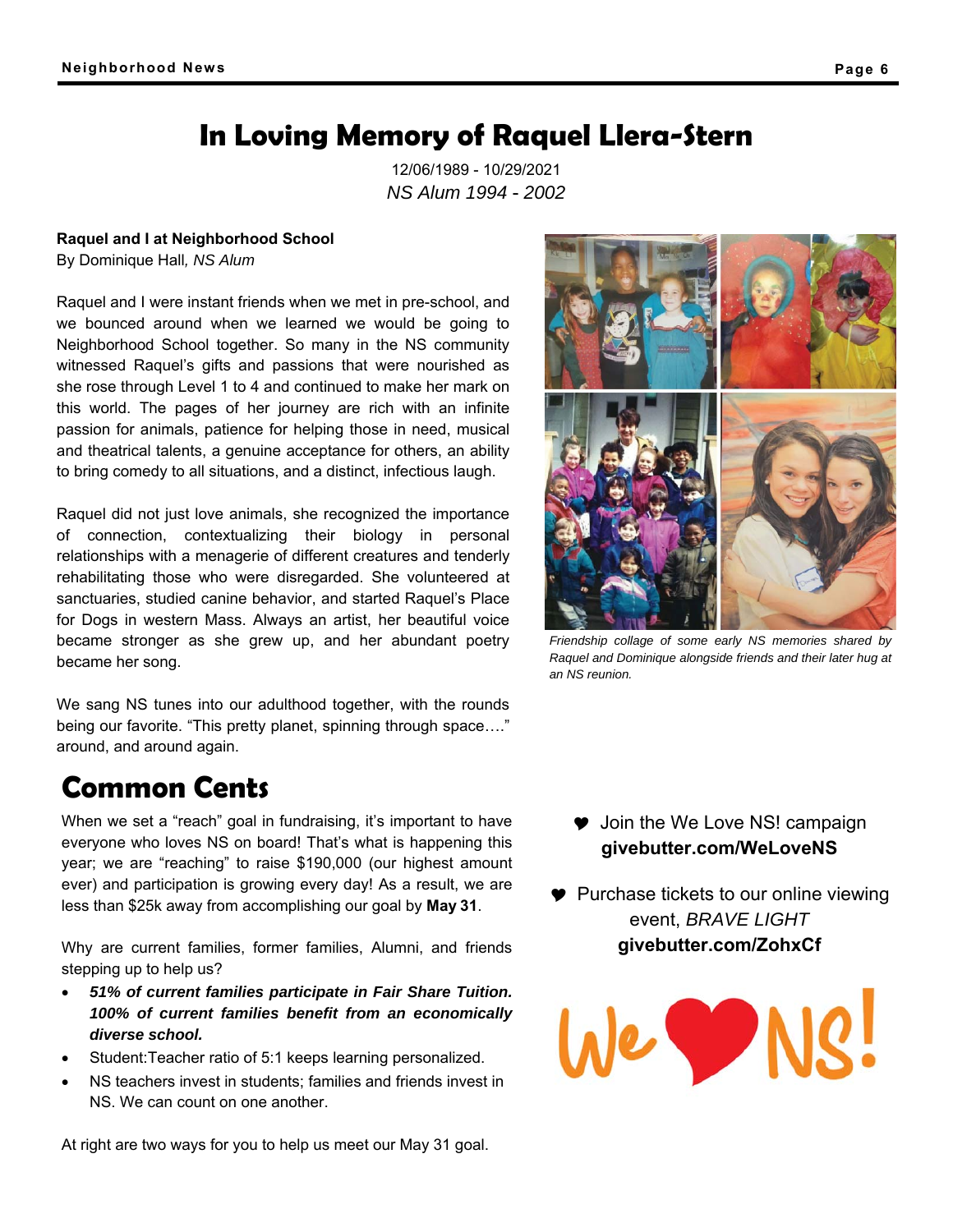# **NEIGHBORHOOD NEWS**

**Good News About Neighborhood Schools, Inc. Vol. 20 Issue** 

## **IN THIS ISSUE**

BRAVE LIGHT Spring Learning is Blooming Remembering Raquel Common Cents



#### **UPCOMING EVENTS**

**Grad Project Night**  Thursday, May 26th 6:30pm Forest Hills Covenant Church

**Graduation**  Friday, June 10th 6:30pm Forest Hills Covenant Church

**Last Day of School Boolie Day Celebration**  Friday, June 17th Forest Hills Covenant Church



34 Peter Parley Road Jamaica Plain, MA 02130 (617) 522-0880

**www.neighborhoodschooljp.org**

Find us on Facebook: **Neighborhood School, JP**  and **Neighborhood School Alumni**

# **BRAVE LIGHT**

By Johnny Blazes *Drama, Rock Band & Rap Around Teacher* 



In the spring of 2021, the  $5<sup>th</sup>$  and  $6<sup>th</sup>$  grade students of Neighborhood School's Level 4 created a video they called *A Message from the Future*, inspired by the two watercolor-and-narration videos of the same name created by Rep. Alexandria Ocasio-Cortez and Molly Crabapple. Level 4's video evoked visions of a future where relationships between people are restored instead of broken, and the earth is allowed to heal itself. They saw huge changes to the systems we live within today: voting, policing, schooling, energy consumption, farming, economy.

That video was the seed from which *BRAVE LIGHT* grew. This year's Level 4 students imagined what characters might live in this bold future vision, what their personalities, strengths, and shortcomings might be. They told me how they saw themselves as similar or different from their characters and helped me shape the arc of the story with their own real questions about how we build a more just future. Rap Around and theater blended together as we asked hard questions like, "What does it feel like to make yourself vulnerable?" and, "What is justice?"

What I loved about *A Message from the Future* was that it didn't try to skip the hard stuff. "Things got worse before they got better."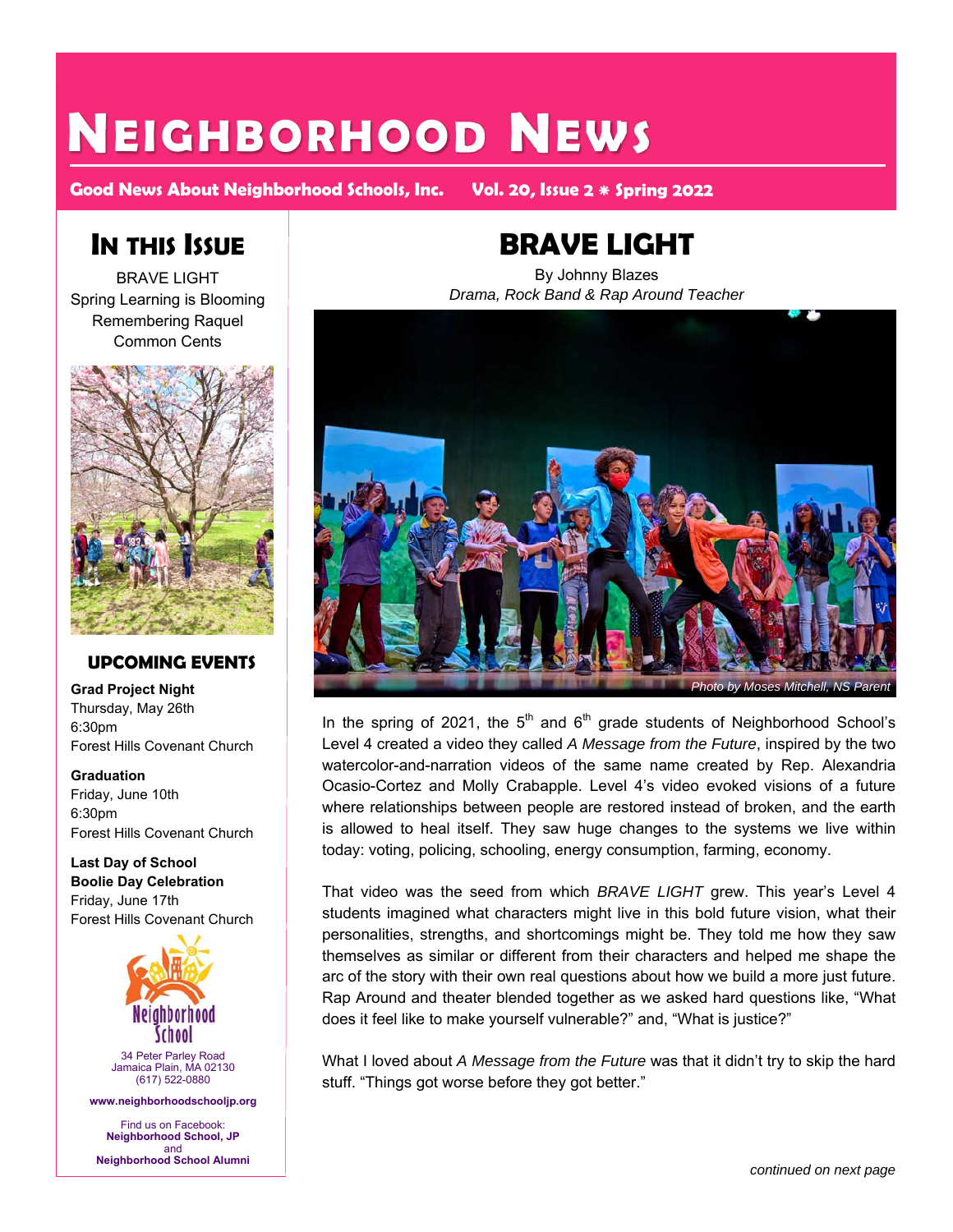I know that many of us are scared of discomfort. I know I very often am. I want things to get better without first getting worse. But I also know that this is not the way of things. The Level 4 students – these young people who will be coming into their adulthood in 2035, the year when this play is set – foresaw big challenges for our country and our world. Their bravery, naming the fire that we will have to walk through in order to see radical change, inspired me to imagine the world of the play, just a little more than a decade in the future, when despite all the "worse" going on around them, the young people are ignited, are joyful, are willing to ask the hard questions.

#### *Parent Perspective and Appreciation from Heang Rubin*

*"I want to commend the students and staff of NS for producing such a beautiful, thought-provoking, and inspiring play this year. I, like so many other parents, was rendered speechless at the end of the play. The lessons that the play*  amplified about the urgency, potential, and challenges of restoration were extremely timely, given all the challenges that *the pandemic and upsurge in racial violence has wrought on our society. It gave all of us food for thought that we will continue to meditate on, and it will challenge us to lean into our best selves. Like every play I have witnessed, NS students put their hearts and spirits into creating a play that uplifts all of us. 'Brave Light' was indeed a beacon of light during this challenging time. For me, the play marks the time two years ago when we went into lock-down, so what a gift it was to come back to together and celebrate the NS community and what it always offers our students, our families, and the broader community.* 

*I* want to especially appreciate all the staff for their dedication and commitment, especially Johnny Blazes for their incredible directing; Mar Parilla for choreographing powerful dancing and drumming; Jai Underhill for her continued *creative and careful attention to the costumes; and Samantha Hale for their amazing musical compositions".* 

If you weren't able to see *BRAVE LIGHT* in person (or if you just want to re-experience the magic!) please visit: **neighborhoodschooljp.org/brave-light-is-still-shining/** 

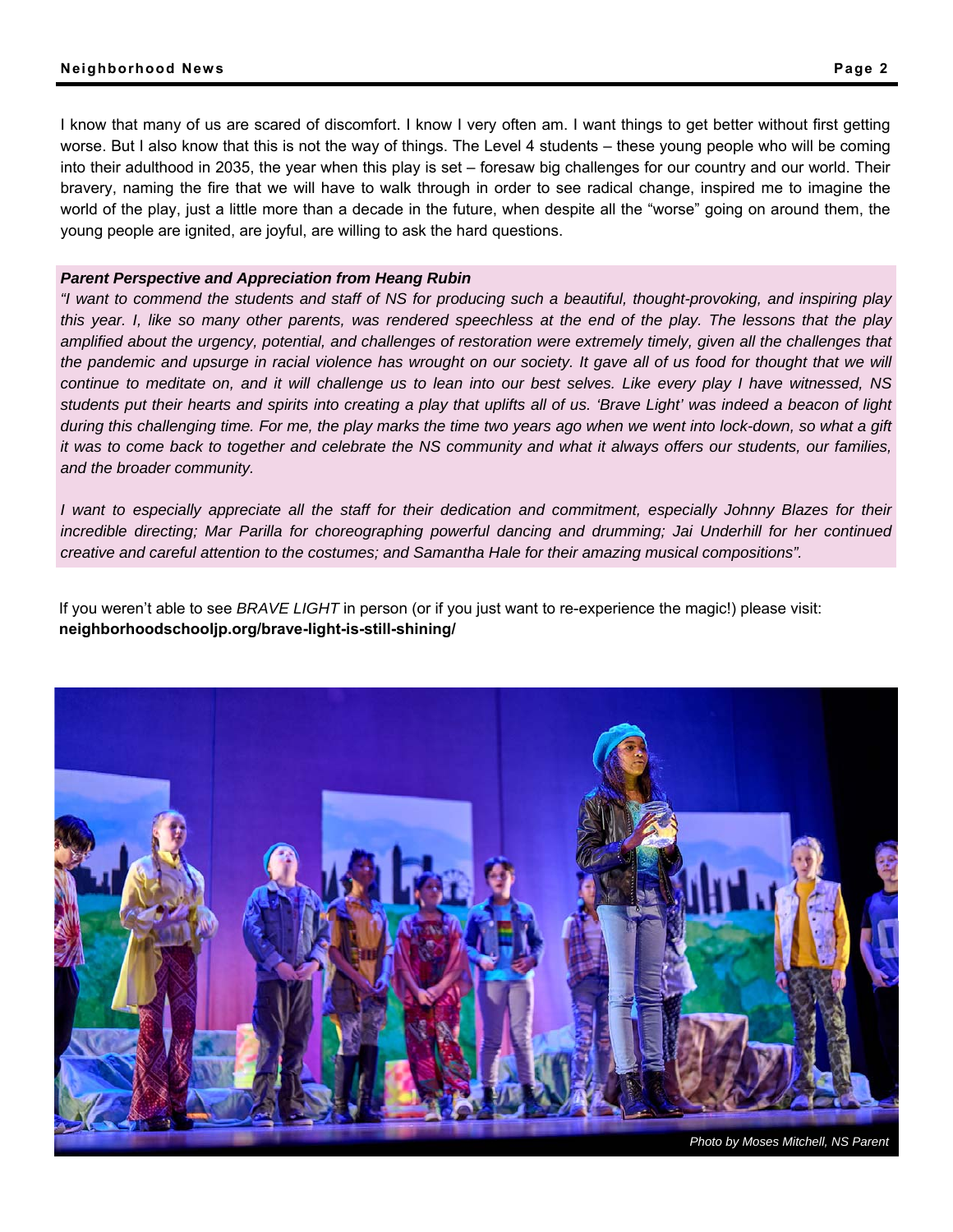# **BRAVE LIGHT Moments**



*Photos by Moses Mitchell, NS Parent*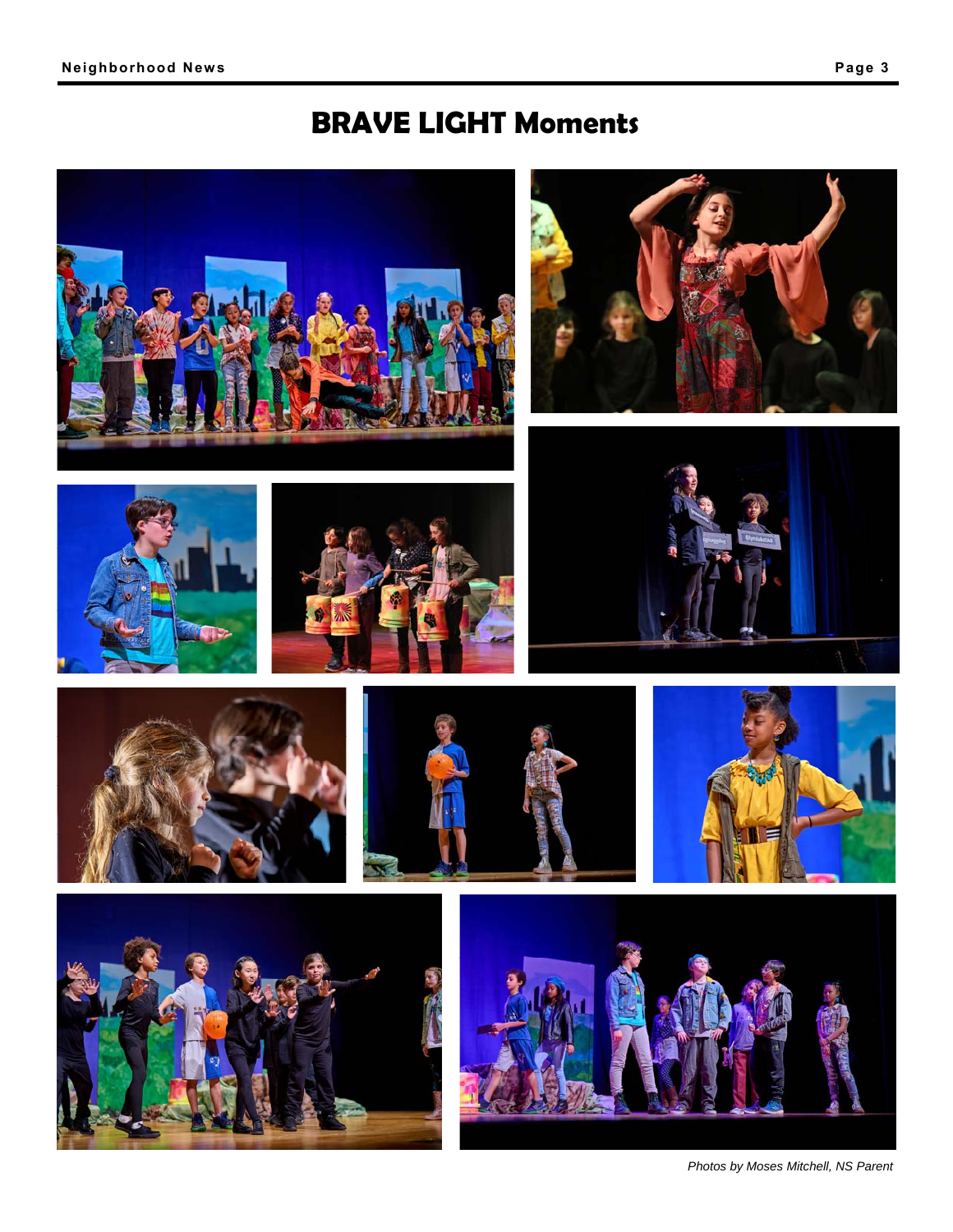## **BRAVE LIGHT Creative Team Interviews**

By Gavin Thomas*, NS Parent*

For the full interview, visit: neighborhoodschooljp.org/news/



#### **Jai Johnson Underhill, NS Art Teacher & Costume Designer for** *BRAVE LIGHT*

I feel like I like to slip into the background. I'm facilitating them getting what they need, but I really want them to go after it themselves, and that was my experience this year; that gave me a lot of joy. I've been trying for many years to get the kids to have sort of an autonomous relationship with their artwork and their expression, and this year was the closest thing I've seen. We worked together on their costumes, and I let them lead me in knowing who their character was and what they thought they needed, and I helped just a little bit: things that I could suggest that they may not have known about but they agreed, "Yes this really helps, thank you."

I usually take the week after the play off, and I did that this year, and when I came back I'd say sixty percent of the kids were still wearing their costumes and asked me if they could keep them. That made me think this was a success, and I still see parts of them all the time so that brings me also great joy.



#### **Mar Parrilla, NS Parent & Choreographer for** *BRAVE LIGHT*

Working on *Brave Light* was such a joyful experience! From the beginning, I could see that we were working with a group of very dedicated students who wanted to deliver a socially conscious message through the arts. They worked hard making dances together, teaching one another, and practicing our now-NS-famous step routine. I am so proud of each of them! This task was a labor of love and collaboration. I thank Samantha and Johnny for their open minds, creative spirits, and supportive disposition. I thank all who supported from NS, and at home practicing the routine with the kids! And most importantly, I thank the kids. You never gave up, and you made this play a dream come true.



#### **Samantha Hale, NS Music Teacher** *&* **Music Direction for** *BRAVE LIGHT*

Something that I love about Neighborhood School is I'll start somewhere and I'll have no idea where that's going, but it always goes so far beyond what I could've imagined when it first started. That happened last year when we were learning *Sir Duke*, and by the end of it we had this incredible recording I had no idea was going to happen…. This year in Level Four and Level Three we started doing drumming, and level four really took it to this next level: we were learning about drum lines, we were learning about the history of drum lines, and then we transitioned to this more activist space and we talked about drum lines and second lines in New Orleans, and then we moved into learning concrete music theory. We don't have a traditional music class, but we started learning rhythmic notation and they took that and after they learned all about rhythms (all the way down to sixteenth notes and triplets and how you notate them) and they learned how to count those rhythms and play them, they went and worked in pairs and created a full arrangement of a drum piece on the buckets. Which also, just to recognize the buckets and the full circle we've come through since our last play, the buckets are these things we've been sitting on for the past two years, and I was like, 'Oh "bucket drumming", yes please!'